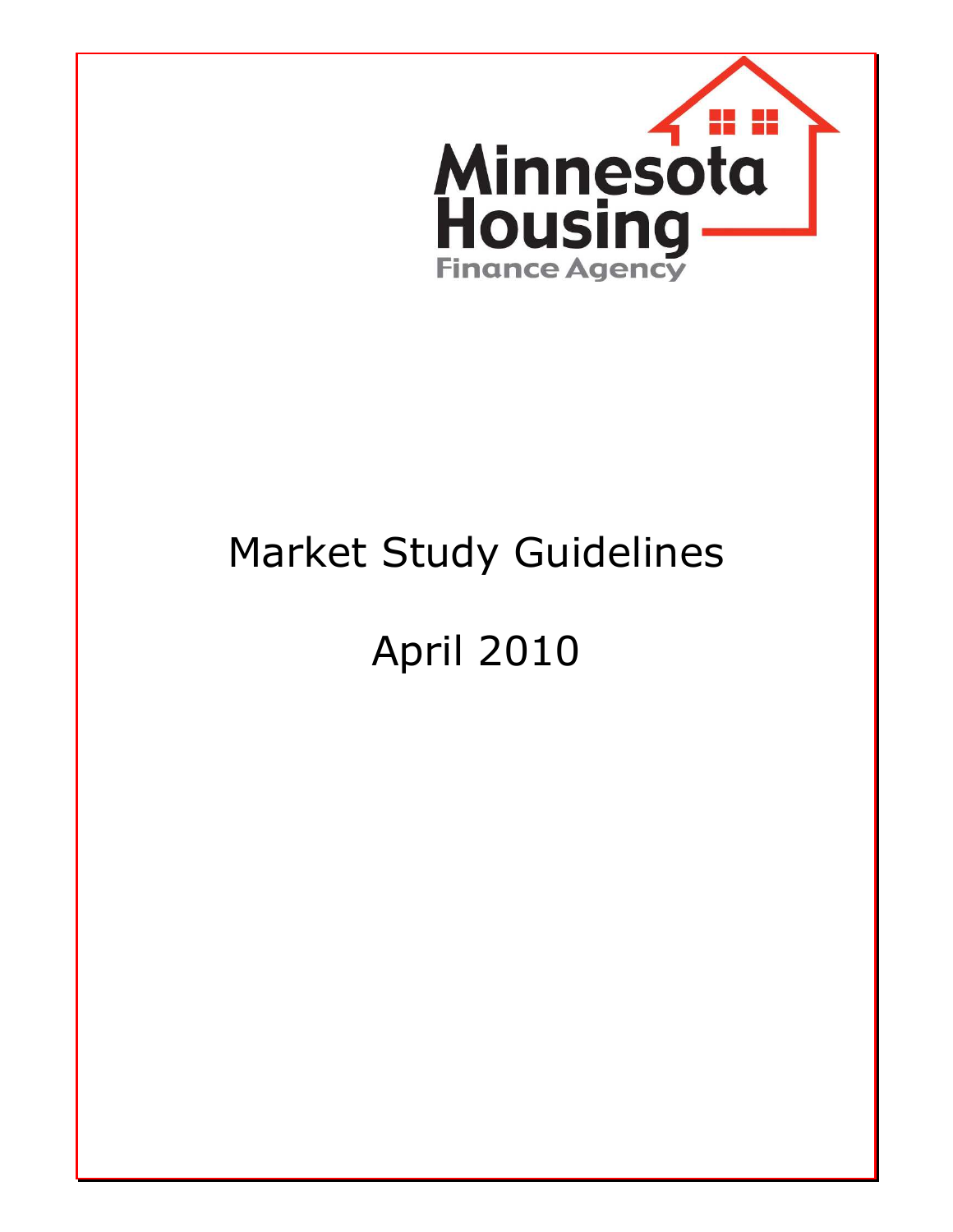# **Table of Contents**

| CONTENT STANDARDS FOR MARKET STUDIES FOR RENTAL HOUSING 4                                                                                                                                                                                                      |  |  |
|----------------------------------------------------------------------------------------------------------------------------------------------------------------------------------------------------------------------------------------------------------------|--|--|
| Ι.<br>H.<br>Α.<br><b>B.</b>                                                                                                                                                                                                                                    |  |  |
| C.<br>D.<br>Ε.                                                                                                                                                                                                                                                 |  |  |
| F.<br>Local Perspective of Rental Housing Market and Housing Alternatives 9<br>G.<br>Η.<br>Additional Requirements for Projects Involving Special Needs Populations,<br>T.<br>Housing for Homeless/Long-term Homelessness Households and Supportive Housing 10 |  |  |
|                                                                                                                                                                                                                                                                |  |  |
|                                                                                                                                                                                                                                                                |  |  |
|                                                                                                                                                                                                                                                                |  |  |
|                                                                                                                                                                                                                                                                |  |  |
|                                                                                                                                                                                                                                                                |  |  |
|                                                                                                                                                                                                                                                                |  |  |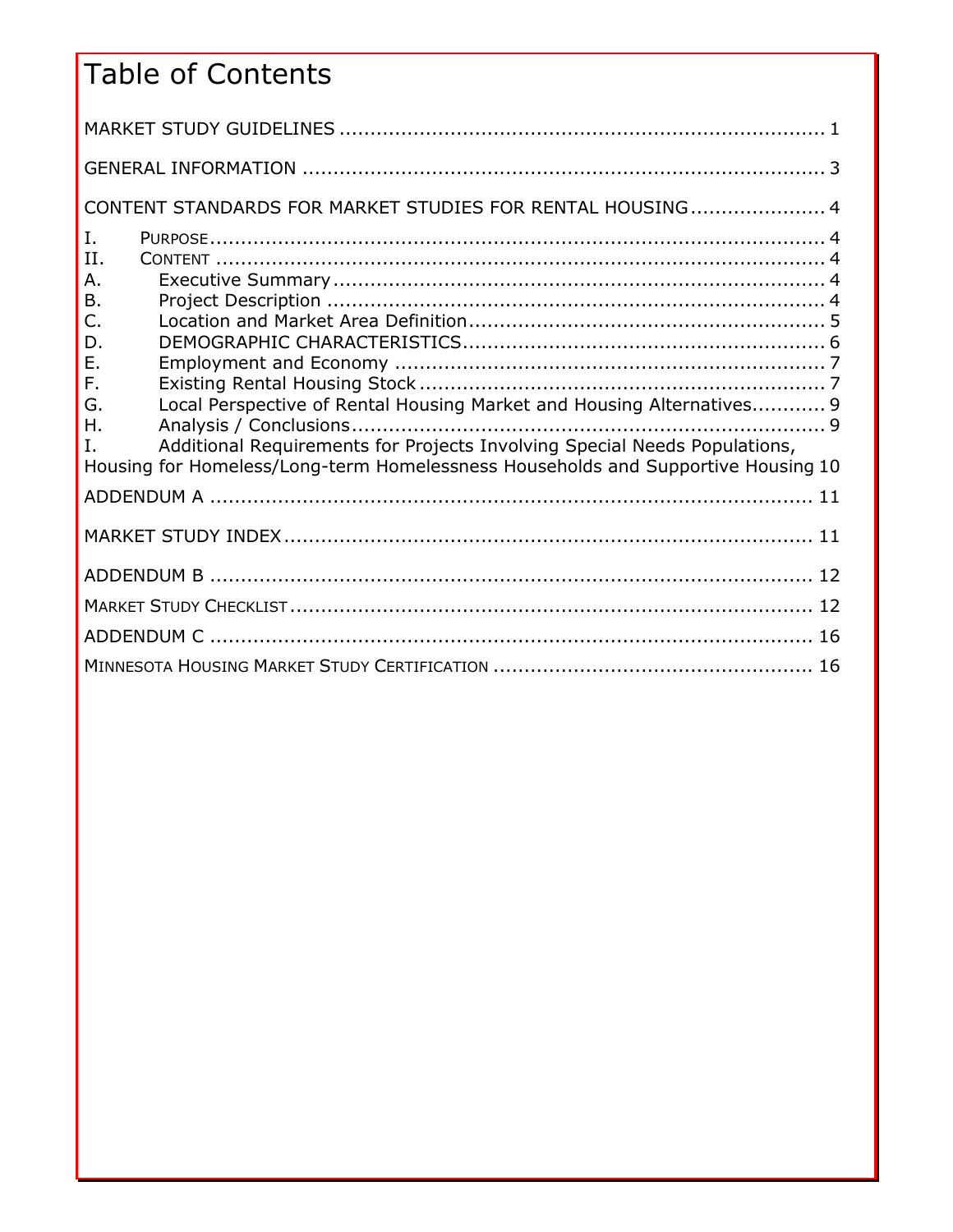# Minnesota Housing Market Study Guidelines

# General Information

Minnesota Housing Finance Agency (Minnesota Housing) requires a comprehensive market study of the housing needs of low-income individuals in the area to be served by the developer's lowincome housing tax credit project conducted by a disinterested party at the developer's expense who is on the Minnesota Housing Authorized Contract List.

**NOTE:** The submittals for the market study should be apart of the Common Application with original signature plus three (3) copies, and one set of the original required attachments (with signatures, as necessary) plus three (3) copies of all attachments.

To assist project owners, developers and consultants, Minnesota Housing has prepared market study guidelines that must be used for a study to be considered. These guidelines establish the minimum information and analysis required for an acceptable market study. Meeting these guidelines does not ensure acceptance of the study. The methodology used and conclusions drawn must be reasonable. Minnesota Housing in determining whether a market exists for a proposed project will consider market factors other than market study. Minnesota Housing reserves the right to deny any application based on such factors.

The study must be a concisely-written bound report including pictures and tables. The market study must have an effective date within six (6) months of the Housing Tax Credit (HTC) application due date. An update may be accepted if the effective date of the original market study is within twelve (12) months of the application date. Market studies submitted in HTC Round 1 will be accepted for Round 2 in the same allocation year.

If an update is submitted, it must identify and analyze the impact of additional developments not identified in the prior report and include any changes in the occupancy and rent structure in the marketplace. The analyst must address other factors that may have significant impact on the proposed development, such as economic changes and/or demographics. The analyst must specify in the update whether or not any of the changes listed above have occurred, and provide detailed explanations of the changes and their resulting effects on the market area and the proposed project.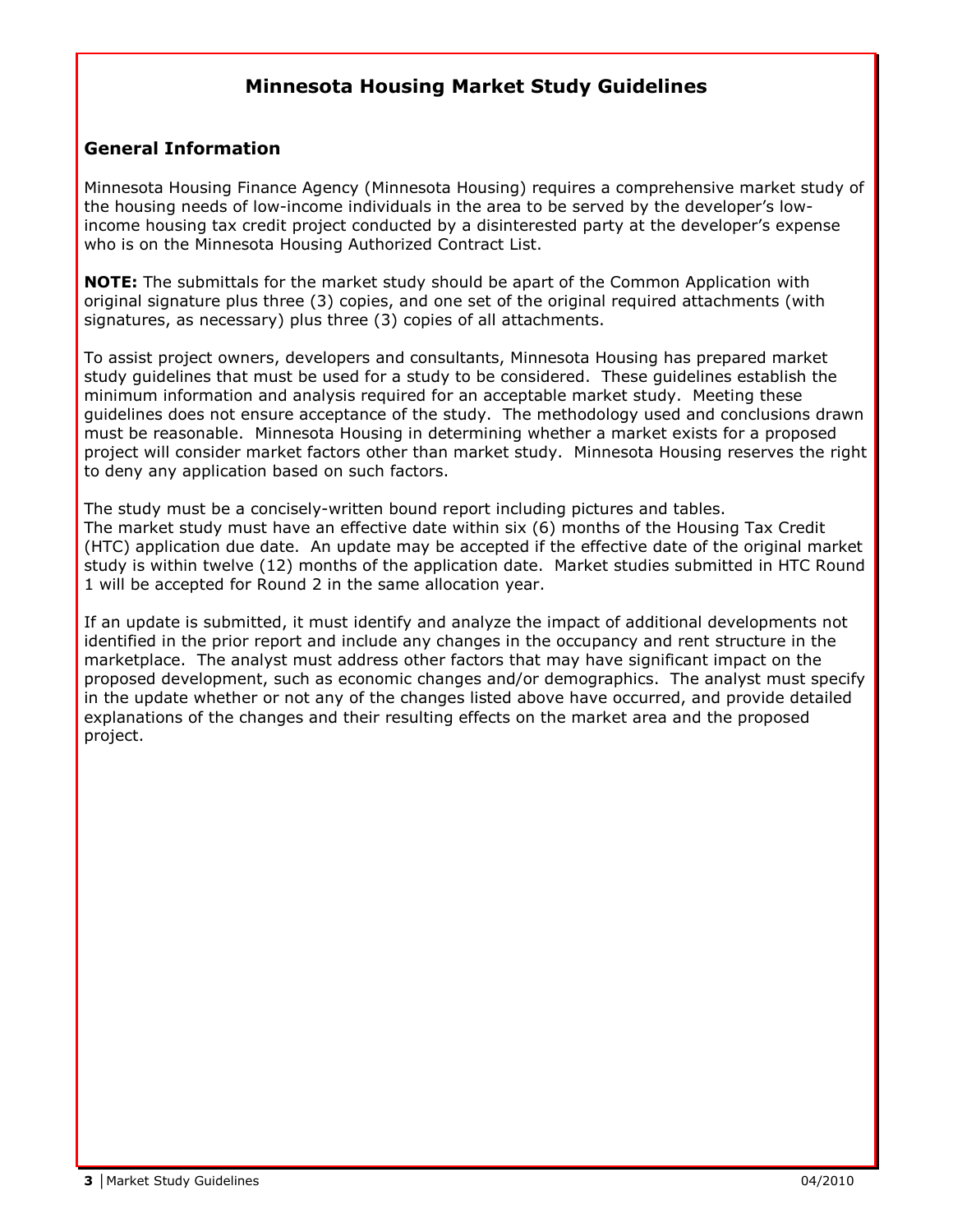# Content Standards for Market Studies for Rental Housing

# I. Purpose

The purpose of these standards is to provide standardized content for market studies of affordable rental housing submitted to Minnesota Housing for projects applying for HTC. Other funding requested from Minnesota Housing should be taken into consideration in completing the market study. The standards outline the content, data, analysis and conclusions to be included in market studies for rental housing. The format and presentation of the market study report must follow the guidelines established by the Market Study Index (Addendum A).

# II. Content

### A. Executive Summary

Each market study should include a summary of the data, analysis and conclusions, including the following:

- A concise description of the site and the immediately surrounding area.
- A summary of the project including the proposed number of units, rent levels and population to be served.
- Precise statement of key conclusions reached by the analyst.
- Concise statement of analyst's opinion of market feasibility including the estimate of the long-term performance of the property, given housing and demographic trends and economic factors.
- Recommendations and/or suggested modifications to the proposed project if appropriate.
- A summary of market related strengths and/or weaknesses which may influence the subject development's marketability, performance, lease-up, including compatibility with surrounded uses, the appropriateness of the subject property's location, unit sizes and configuration, number of units, rent levels, amenities and points that will mitigate any negative attributes.

#### B. Project Description

The market study should include a project description to show the analyst understands the project at the point in time the market study is undertaken. The project description should include:

#### **1.** Project Structure

- Number of units by unit mix (bedrooms and baths).
- Targeted income limit as a percent of AMI.
- Each unit size in net square feet (the living area of a unit, exclusive of common areas).
- Proposed contract and gross rents.
- The utilities expected to be paid by tenants and energy sources for tenant paid hot water, heat and cooking, as well as the utility allowances for tenant paid utilities and the type of heat provided.

#### 2. Project Description

- Target population, including population served, income restrictions and proposed housing assistance (refer to Additional Requirements for Projects Involving Special Needs Populations, Housing for Homeless/Long-term Homelessness Households and Supportive Housing, if applicable).
- Number of buildings.
- Design type (e.g. walk-up, elevator, townhomes).
- Number of stories.
- Unit and development amenities.
- Parking.
- Developer's projected dates for construction start and completion, and start of preleasing.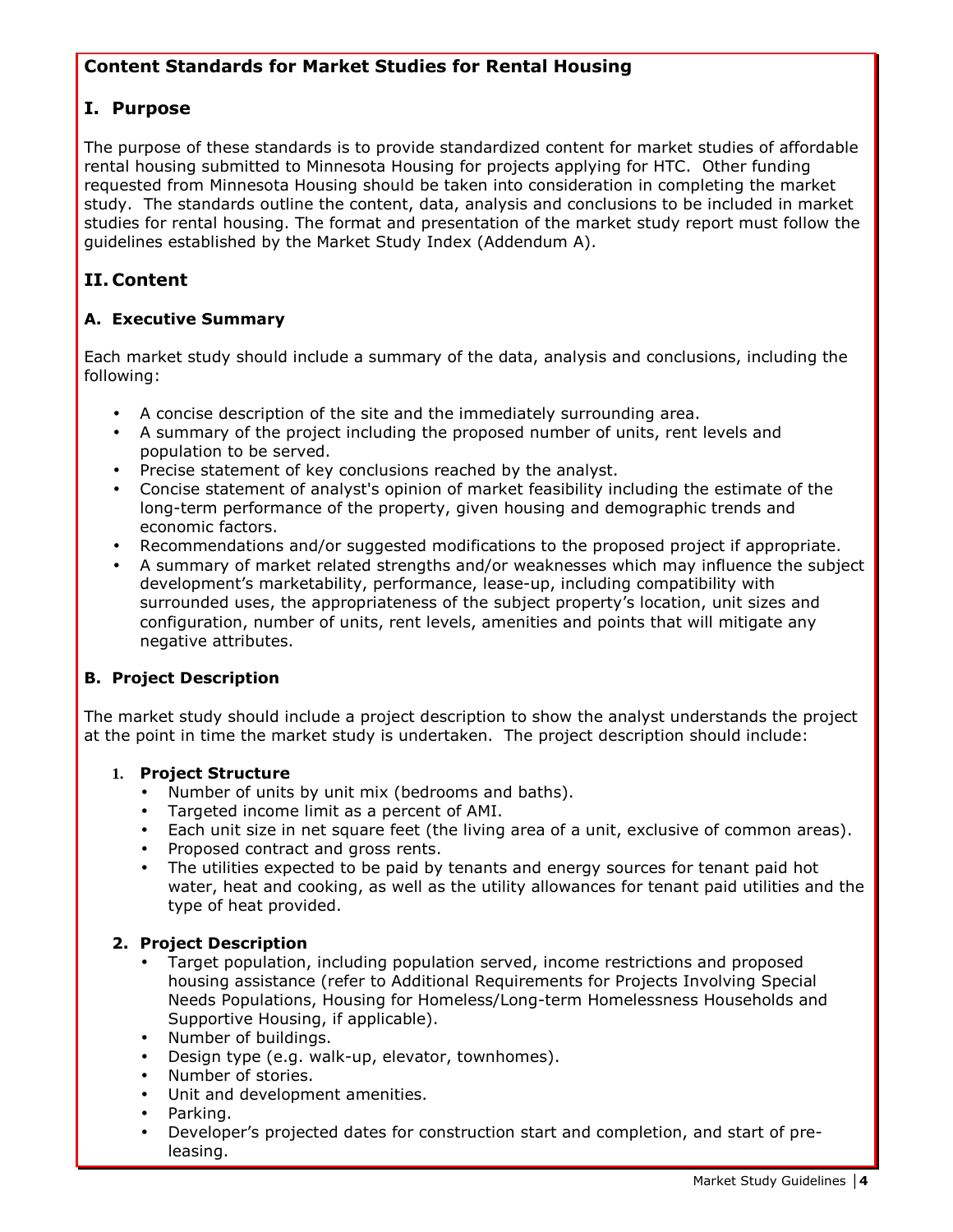• A copy of the floor plans and elevations should be included as an attachment to the report.\*

# 3. Additional Requirements for Rehabilitation

- Identification of any existing subsidized housing program at the property such as Section 8, Section 202, Section 811, BMIR, Section 236, etc, as well as current occupancy levels, current rents and proposed rents. A brief profile of current occupants should be provided that includes typical income, household size, age, etc.
- Description of program income and rent limits, and analysis of where current and proposed subsidized rents are relative to market level.
- Description of the methodology for the rehabilitation and the scope of work, including the phasing of rehab activities, impact of the rehabilitation work and new rent structure on current tenants and whether proposed rehab supports post-rehab rent increases.
- Information on tenant relocation (if necessary), such as number of tenants to be either permanently and/or temporarily displaced, for how long and where.
- An analysis of the income qualification of existing residents with the proposed rent changes.
- A three-year description of the property's occupancy/vacancy must be presented.
- If occupancy has averaged less than 90% over the last 12 months, address any of the issues identified as contributing to this.
- A rent roll showing tenant incomes for all affordable units at the subject, as well as the household size occupying the unit and the unit's number of bedrooms.
- Documentation of the length of time that subsidies will remain available at the project, or of the availability of additional rental subsidy at the proposal (e.g., additional Rental Assistance units for RD 515 projects), such as a copy of the applicable portion of the HAP contract, or a letter from the Rural Development showing that the RA units at the subject will remain after rehab efforts are finished.
- Include the status or date of architectural plans, name of the architect and/or a copy of the floor plans and elevations.\*
- The market analyst should review site and architectural plans and give a rough opinion on their effects on the marketing of the completed project.\*
- \*If plans are not completed at the time of the analysis, it should be identified on the market study.

#### C. Location and Market Area Definition

# 1. Primary Market Area and Secondary Market Area

- For the purposes of market studies, the Primary Market Area (PMA) is the local area from which the subject will draw potential renters. It implies that households within the PMA would be willing to move to, or shop for, housing located therein, and that rents, amenities and other aspects of housing would be similar among multifamily complexes in that area.
- Given this definition, the analyst must define the PMA that pertains to the subject. Identify PMA boundaries by census tracts, school districts, jurisdictions, street names, or other geography forming the boundaries. Also, include a map that clearly shows the borders of the PMA, and its major features (towns, cities, counties and MSAs included, major roadways, and the location of the subject).
- Defend the composition and extent of the PMA. Provide a written narrative detailing the rationale for the primary market area. This narrative should specifically address any specific issues with the market area including the exclusion of nearby areas or justification for geographically large market areas. In addition, PMAs that cross state borders are allowed only if convincing evidence of cross-border interaction (migration, commuting, shopping, experience of other projects in the market, etc.) is presented in the study.
- Define the Secondary Market Area (SMA) if applicable. Provide as needed to complete your market conclusions, the same data and information relative to the SMA that was given for the PMA.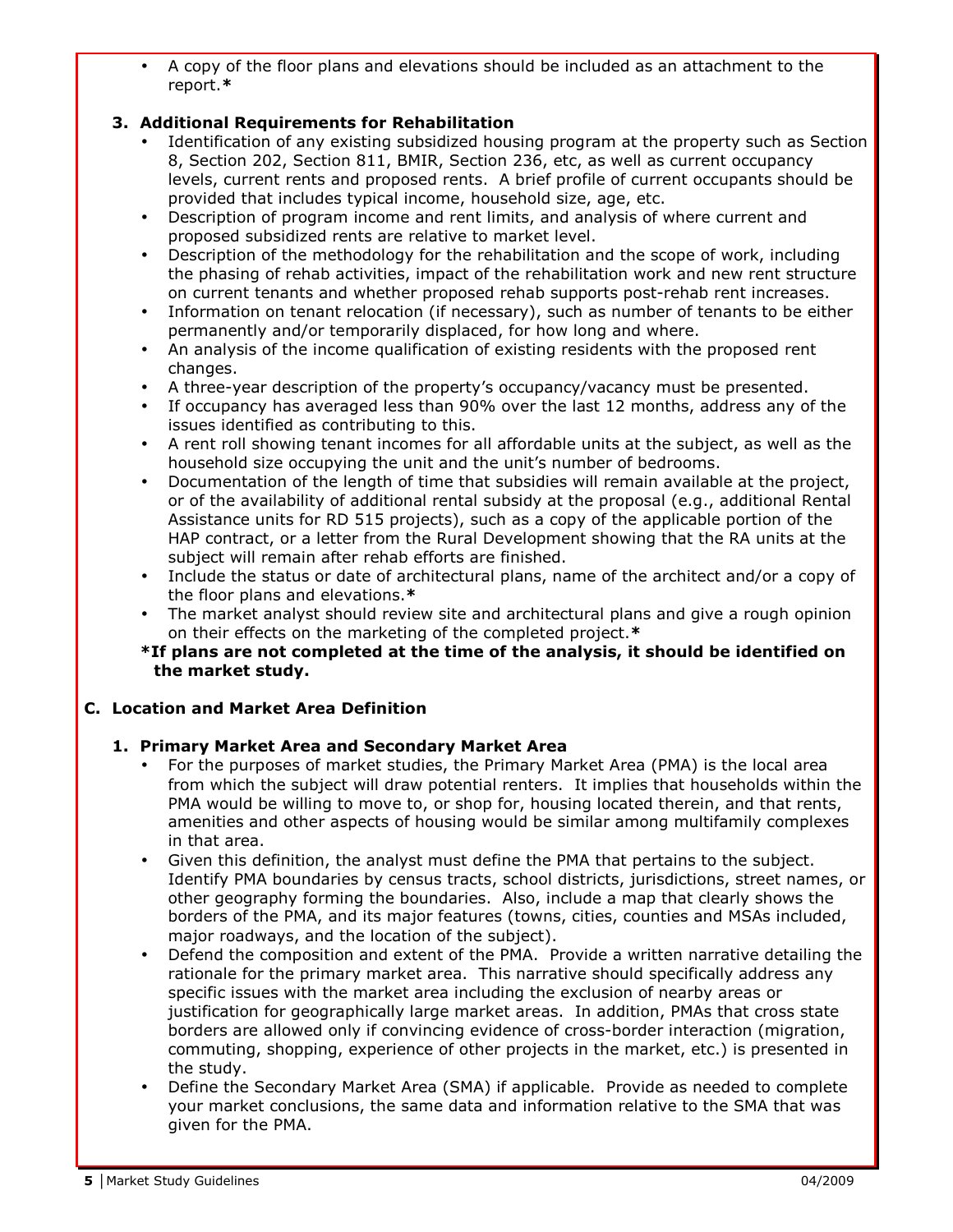#### 2. Site Characteristics

- Provide a description of the site characteristics including its size, shape, general topography and vegetation and proximity to adverse conditions. For scattered site projects, note the differences in quality that may occur between parcels, as well as a map of the parcels showing their geographic distribution.
- Provide photographs of the site and neighborhood, and a map clearly identifying the location of the project and the closest transportation linkages, shopping, schools, services, public transportation, and other services such as libraries, community centers, banks, etc. In situations where it is not feasible to show all the categories on a map, the categories may be addressed in the narrative.
- Where applicable, provide evidence of new private or public investment in the area near the proposal. This could include community revitalization plans, other housing developments, new commercial enterprises, or others.
- Describe the marketability of the proposed development. Aspects of this include the following:
	- a. Curb appeal.
	- b. Non-residential land uses contiguous to the site (dumps, auto salvage yards, heavy industrial uses or other land uses that are generally not compatible to the proposed development).
	- c. An analysis of the linkages between the project and local amenities.
	- d. An analysis of the surrounding neighborhood, including the analyst's perception of its residential character, non-residential land uses (if any), the quality of the housing stock, its level of upkeep, and its effects on the market performance of the proposal.
- Describe and evaluate the visibility and accessibility of the site. Important aspects of this include the following:
	- a. Ease of ingress and egress, including a discussion of traffic controls around the site, difficult left-hand turns against prevailing traffic, excessive curb cuts surrounding the entrance to the development, and unreasonable lines of sight at the entrance. Excessive traffic congestion should be avoided, such as around major employment parking lots, large shopping malls and multi-screen theaters.
	- b. Self-advertising quality of the site, by virtue of its visibility from roadways.
	- c. Adequate visual separation from adjacent land uses.
	- d. Potential for adequate signage, lighting and landscaping.

#### D. DEMOGRAPHIC CHARACTERISTICS

Present recent census demographic data for the Primary Market Area (and SMA if appropriate)using current year estimates, and a five (5) year projection using reputable sources. Data from thirdparty demographic data providers, such as Claritas, CACI, ESRI and others is acceptable. Indicate the source for all data, and provide an analysis of trends indicated by the data.

Detail on the following demographic topics is necessary:

- Population trends.
- Population by age, including the number of non-elderly (0-64) and elderly (65 and over).
- Building trends in relation to household trends.
- Tenure by age of householder, including the number of renters and owners that are headed by seniors (aged 65 and over) and non-seniors.
- Household by tenure.
- Provide a breakdown of households by incomes in \$5,000-\$10,000 increments, by tenure for 1990 and 2000 Census, current year, and the year of market entry. If necessary, the current income distribution by tenure can be applied to the market-entry estimate of households.
- In most cases, elderly households must be removed from these totals when analyzing family projects, and non-elderly households must be removed with senior subject proposals. The only exception for this rule concerns markets where the subject, by virtue of market or unit size (for example, markets with a lack of senior housing, or proposals that feature one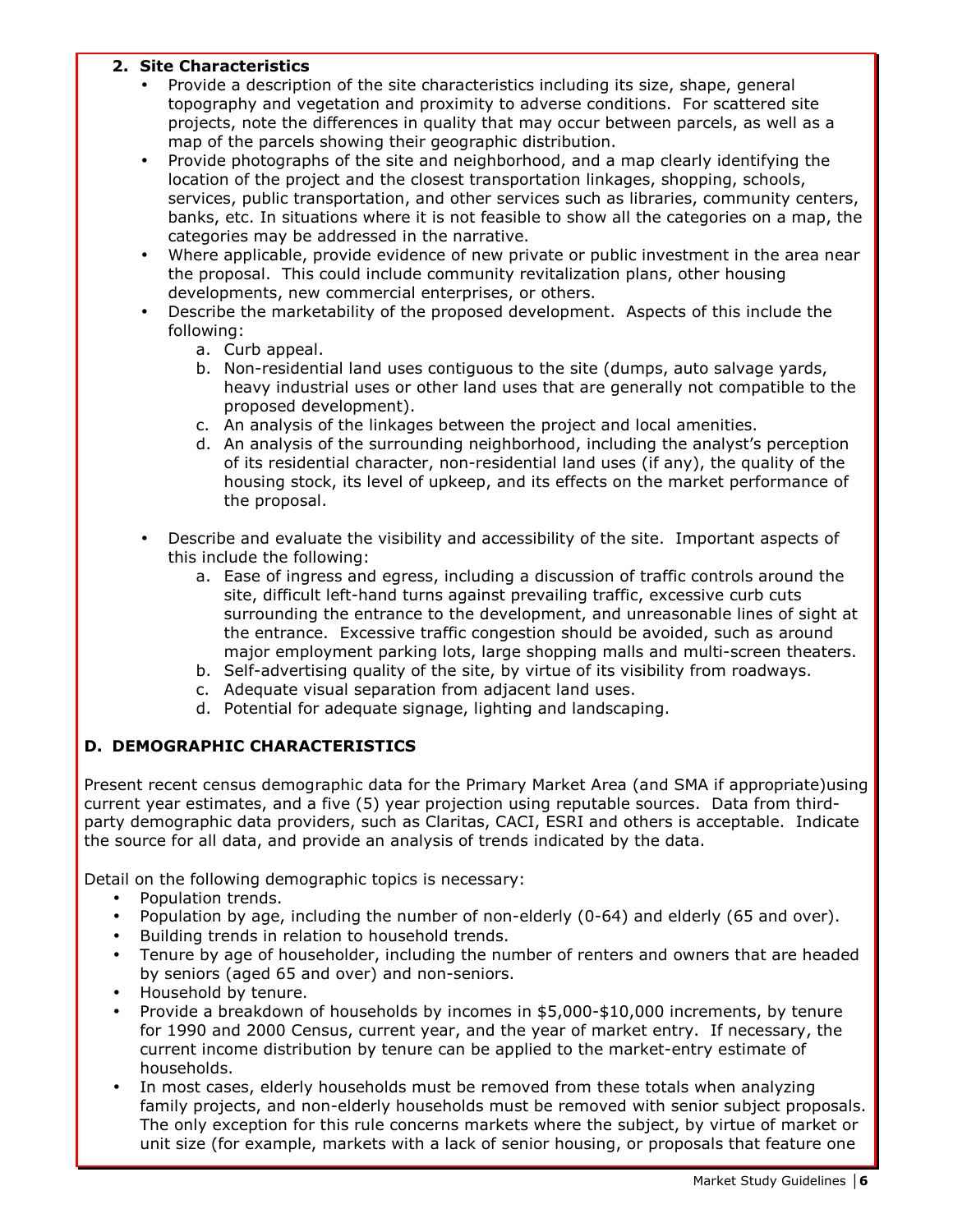and two bedroom unit mixes), might indeed attract senior renters. Adequate evidence supporting the exception must be provided.

# E. Employment and Economy

Provide data and analysis on the employment and economy of the Primary Market Area to give an understanding of the overall economic health of the community in which the Primary Market Area is located. List sources for the data and methodology for the analysis and relate all findings to the market performance of the subject property.

# 1. Employment and Unemployment

- Provide a description of employment by industry sector for the Primary Market Area or smallest geographic area available that includes the Primary Market Area and compare the data to the larger geographic area (e.g. the city, county, labor market area, MSA).
- List major employers in the PMA, the type of business and the number employed and compare the data to the larger geographic area (e.g. the city, county, labor market area, MSA).
- Show the historical unemployment rate for the last ten years (or other appropriate period) for the PMA and appropriate geographic areas and compare to the larger geographic area (e.g. MSA, County, SMA, etc.).
- Show employment growth over the same period. Compare to the larger geographic area.
- Comment on future trends for employment, as well as general economic conditions, in the PMA in relation to the subject property. This would include expected employer expansions or contractions, plant openings and closings or other similar information. Adequate supporting evidence must be provided.
- 2. Workforce Housing: If relevant, comment on the availability of affordable housing for the local workforce that draws from the PMA.
- **3. Wages by Occupation:** Provide a breakdown of typical wages by occupation. These are usually available on an MSA-wide basis, but some sources might exist for smaller areas.
- **4. Commuting Patterns:** Provide commuting patterns for workers such as how many workers in the PMA commute from surrounding areas outside the PMA. Comment on what these patterns mean for the marketability of the subject proposal.

# F. Existing Rental Housing Stock

Provide information on other multifamily rental housing in the Primary Market Area and any rental housing proposed to be developed in the Primary Market Area. This section of the Market Study should include:

**1. Building Permit Trends:** A 5-year history of building permits, if available, by housing type and comments on building trends in relation to household trends will be included in the study.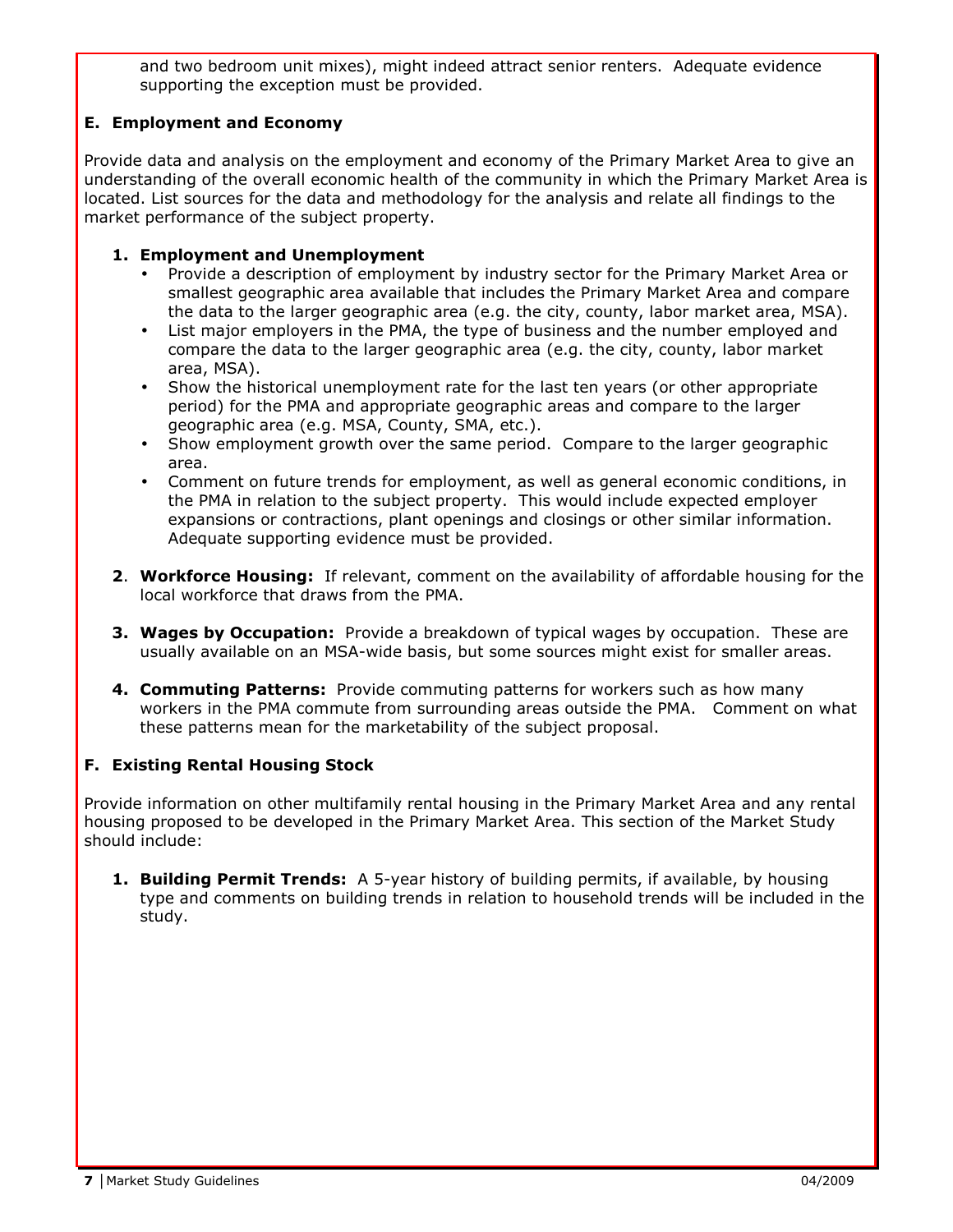#### 2. Rental Market Information:

- Identify a list of existing multifamily rental projects in the PMA, including:
	- Name
	- Street address
	- Population served
	- Type of design
	- Age and condition
	- Number of units by bedroom type
	- Rent levels
	- Number of bedrooms and baths for each unit type
	- Size in square footage of units
	- Kitchen equipment
	- Type of utilities (state whether paid by tenant or owner and energy sources for hot water, heat and cooking)
	- Unit and site amenities included
	- Site staffing
	- Occupancy rate by unit size and AMI, if applicable
	- Rental absorption history within the last two years
	- Concessions currently offered
	- Number of households on waiting list
	- Name, address and phone number of property contact
	- Date of data collection
- Include a map identifying the location of each property in relation to the subject, identifying its funding type or subsidy source (LIHTC, Conventional, Section 8, Section 236, Section 515, MN Housing financing, or other).
- Describe the size of the overall rental market in the PMA, including the percentage of Market Rate and Affordable Housing properties.
- Provide a narrative evaluation of the subject property in relation to the market's multifamily properties.

#### 3. Most Comparable Properties

- Identify those properties, which are most similar to the proposed development. The analyst should state why these comparables referenced have been selected, which are the most directly comparable, and explain why certain projects have not been referenced.
- Pictures must be provided of the properties deemed most comparable to the subject. These must be of a size large enough to be useful to reviewers.
- Include a map of these properties, with a usable scale and the location of the subject property.
- A table showing each Comparable Property comparisons to the subject rents based on the Comparable Property Amenities, Tenant Paid Utilities, location, parking, concessions and rent increase or decrease trends.
- The Market Vacancy Rate for the Primary Market Area rental housing stock by population served (e.g. market rate, Low Income Housing Tax Credit, and Project Based Rent Assistance) and type of occupancy (e.g. family, seniors, special populations) and unit size.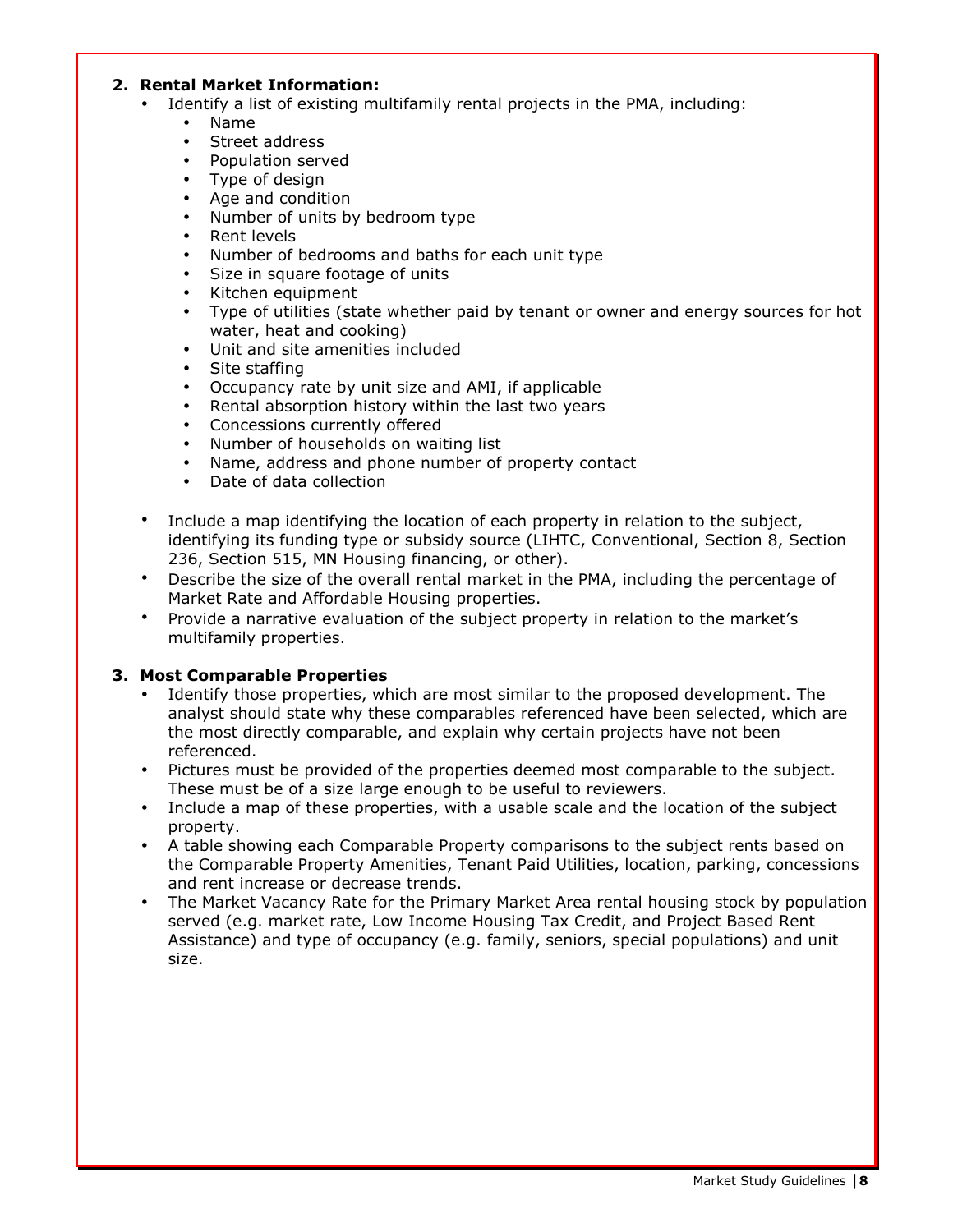#### 4. Competitive Environment

- Discuss the availability of affordable housing options, including purchase or sale of homes and future trends. This is important in the case of rural markets, or subject properties that contain a large number of larger (three or four bedroom) units and for senior projects, in that homeowners must sell their existing homes before moving to the subject.
- If the subject property has three- or four-bedroom units that account for at least 20% of its total units, use single-family rentals for comparison purposes in markets that do not have multifamily rental stock with three or more bedrooms.
- Discussion of rental projects planned or under construction in the market area giving as much detail as possible.
- Discuss the impact of the subject development on the existing housing stock, in terms of conventional multifamily projects, affordable projects
- The market vacancy rate for the PMA rental housing stock by population served (e.g. market rate, Low Income Housing Tax Credit, and Project Based Rent Assistance), type of occupancy (e.g. family, seniors, special populations) and unit size must be computed.
- Provide an average rent among comparable properties in the area, and discuss its ramifications for the marketability of the subject. Note that in many markets the level of rent charged in HUD-assisted properties is often not attainable without the provision of rental subsidy.

#### G. Local Perspective of Rental Housing Market and Housing Alternatives

The market study should include a summary of the perspective on the rental market, need for the proposed housing and unmet housing need in the market. The local perspective should consider:

- Interviews with local planners, housing and community development officials and market participants to estimate proposed additions to the supply of housing that would compete with the subject and to evaluate the local perception of need for additional housing.
- Interviews with local Public Housing Authority (PHA) officials to seek comment on need for housing and possible impact of the proposed development on their housing inventory and waiting lists for assisted housing. Include a statement on the number and availability of Housing Choice Vouchers and the number and types of households on the waiting lists for Housing Choice Vouchers. Compare subject's proposed rents to local payment standards or median rents.

#### H. Analysis / Conclusions

- Provide a detailed analysis of the income levels of the potential tenants for the proposed units. State and support the minimum household income used for total housing expenses to set the lower limit of the targeted household income range.
- Calculate the capture rate for each income limit in the subject property incorporating any housing finance agency or other regulating agency restrictions such as age, income, living in substandard conditions, renters versus home owners, household sizes, etc.
- Calculate the penetration rate that includes all competitive properties.
- Define and justify the absorption period and absorption rate for the subject property.
- Provide documentation and descriptions that show the methodology for calculations in the analysis section and relate the conclusions to the data.
- Derive a market rent and an achievable rent and then compare them to the developer's proposed rent. Quantify and discuss market advantage of the subject and impact on marketability.
- Project and explain any future changes in the housing stock within the market area.
- Identify risks (e.g. competitive properties which may come on line at the same time as the subject property; declining population in the PMA, etc.), unusual conditions and mitigating circumstances. Evaluate need for rental assistance or HUD contracts.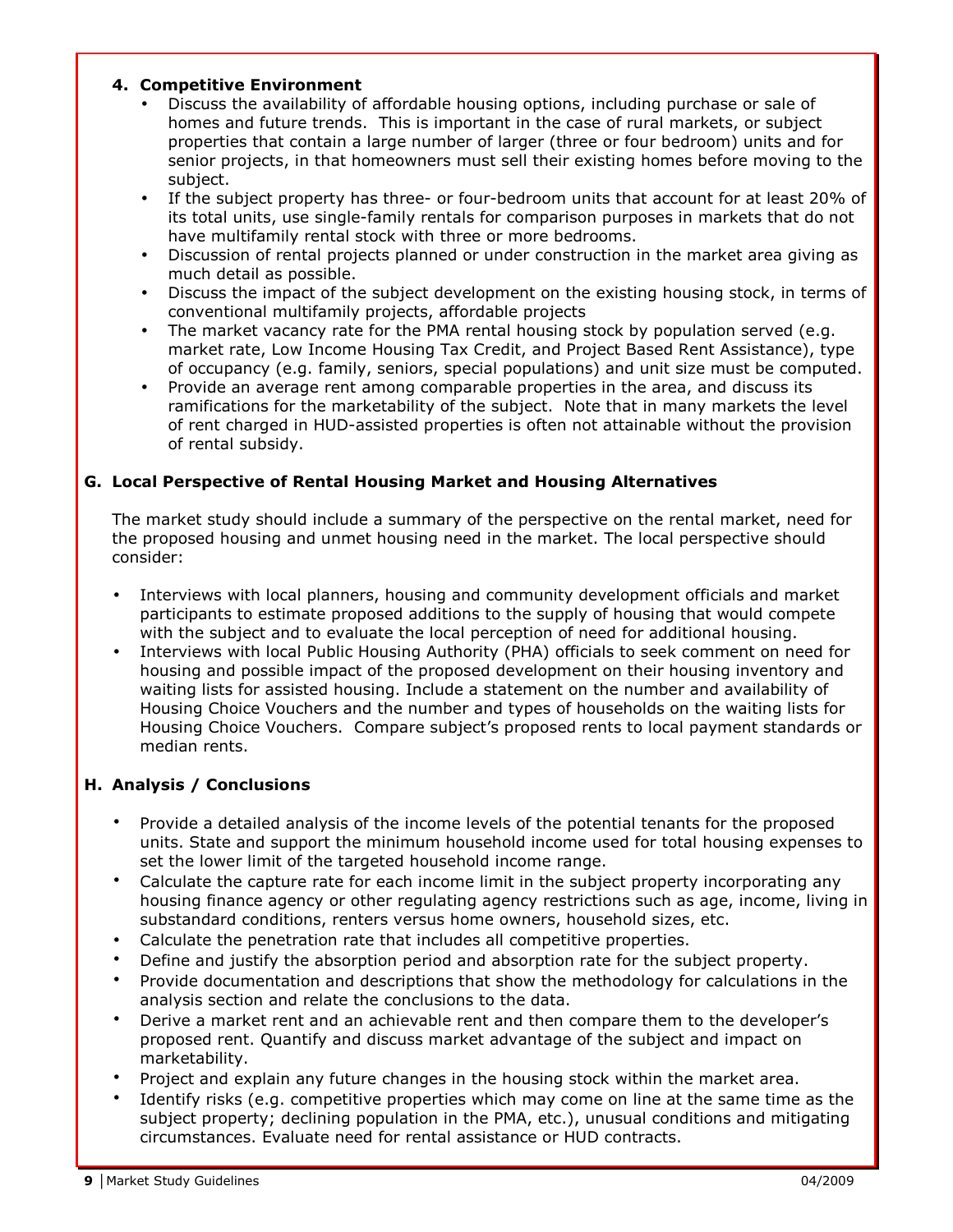• Evaluate the demand in two ways: one as a tax credit project only without any subsidy and the other as if the project was to retain its current subsidy, if applicable.

#### I. Additional Requirements for Projects Involving Special Needs Populations, Housing for Homeless/Long-term Homelessness Households and Supportive Housing

- Identify and describe the population to be served by the proposed housing as well as the amount and type of subsidy, which will be made available to make this rental housing more affordable to the target population. If no such subsidy will be made available, state that fact, and justify the rents based on the incomes of the target population.
- Location of relevant support service providers and the distance in miles from the site. Detail on the types of services to be provided, experience at providing these services, and the ability of the service provider to sustain these services over time. Indicate any other entities, which will have involvement in providing services to the targeted population.
- Provide data on the current number of persons and households in the special needs category or categories to be served. Identify the sources for these estimates (e.g. service providers, human service agencies, Wilder Survey). Indicate changes in these populations and household counts from previous years, and provide projections for future years. To the extent possible, provide data on household size, age distribution, current place of residence and tenure
- The overview of the local economy should pay close attention to the level of employment in the unskilled and semi-skilled occupations. Supportive work settings should be identified, and their capacity of providing additional work opportunities discussed.
- Provide estimates on the current income of the targeted population indicating the sources of income.
- Estimate the time it will take to fill all of the proposed units. Explain how this estimate was derived.
- Identify any existing rental housing specifically targeted to meet the needs of the targeted population. This includes conventionally-financed rental housing which serves a significant special needs population and those in the target market who currently live in group quarters/facilities. Identify any existing special needs housing where leases may not be renewed due to investor influence or significant increases in area rental rates.
- Identify other proposed developments that will be targeted to the same target population or have the potential to be competitive. Describe each in detail, including information on location, unit types, and rents. If there are no other potentially competitive developments in the planning stages, a statement to that effect must be provided.

#### J. Other Requirements

- Date report was prepared, date of site visit and name and telephone number of analyst preparing study.
- Minnesota Housing Market Study Checklist. (Addendum B)
- Minnesota Housing Market Study Certification. (Addendum C)
- Statement of qualifications, including a resume.
- List of sources for data in the market study.

Note: These guidelines were adopted in part from the National Council of Affordable Housing Market Analysts recommended practices.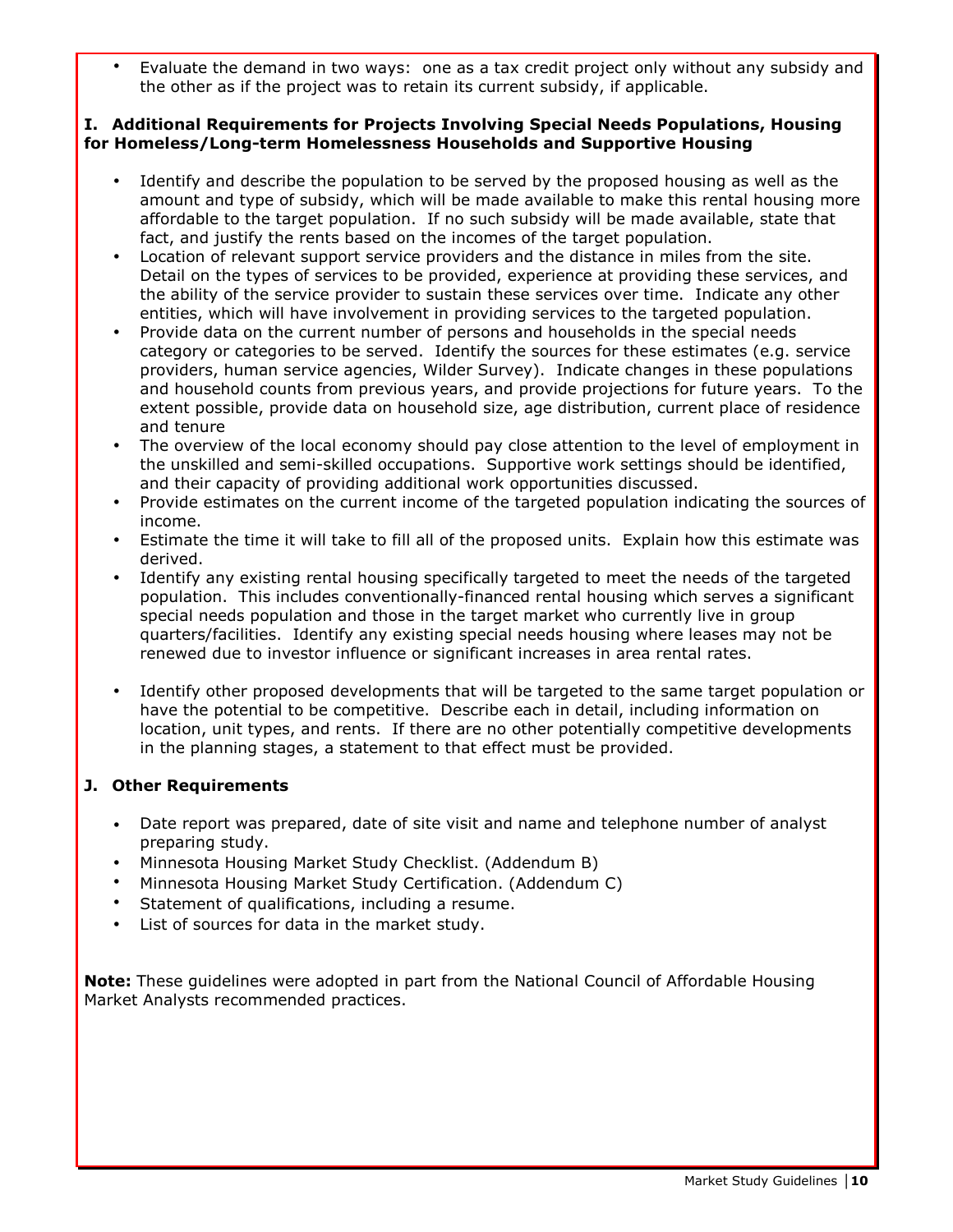# Addendum A

# Market Study Index

| Section      | Component                                                                                                                                                    | Page |
|--------------|--------------------------------------------------------------------------------------------------------------------------------------------------------------|------|
| $\ast$       | General Information                                                                                                                                          |      |
| A            | <b>Executive Summary</b>                                                                                                                                     |      |
| B            | Project Description                                                                                                                                          |      |
| C            | Location and Market Area Definition                                                                                                                          |      |
| D            | Population and Households                                                                                                                                    |      |
| E            | <b>Employment and Economy</b>                                                                                                                                |      |
| F            | <b>Existing Rental Housing Stock</b>                                                                                                                         |      |
| G            | Local Perspectives of Rental Housing Market and Housing<br>Alternatives                                                                                      |      |
| H            | Analysis/Conclusions                                                                                                                                         |      |
| I            | Additional Requirements of Projects Involving Special Needs<br>Populations, Housing for Homeless/Long-Term Homelessness<br>Households and Supportive Housing |      |
| $\mathbf{I}$ | <b>Other Requirements</b>                                                                                                                                    |      |
| Addendum B   | Market Study Checklist                                                                                                                                       |      |
| Addendum C   | Minnesota Housing Market Study Certification                                                                                                                 |      |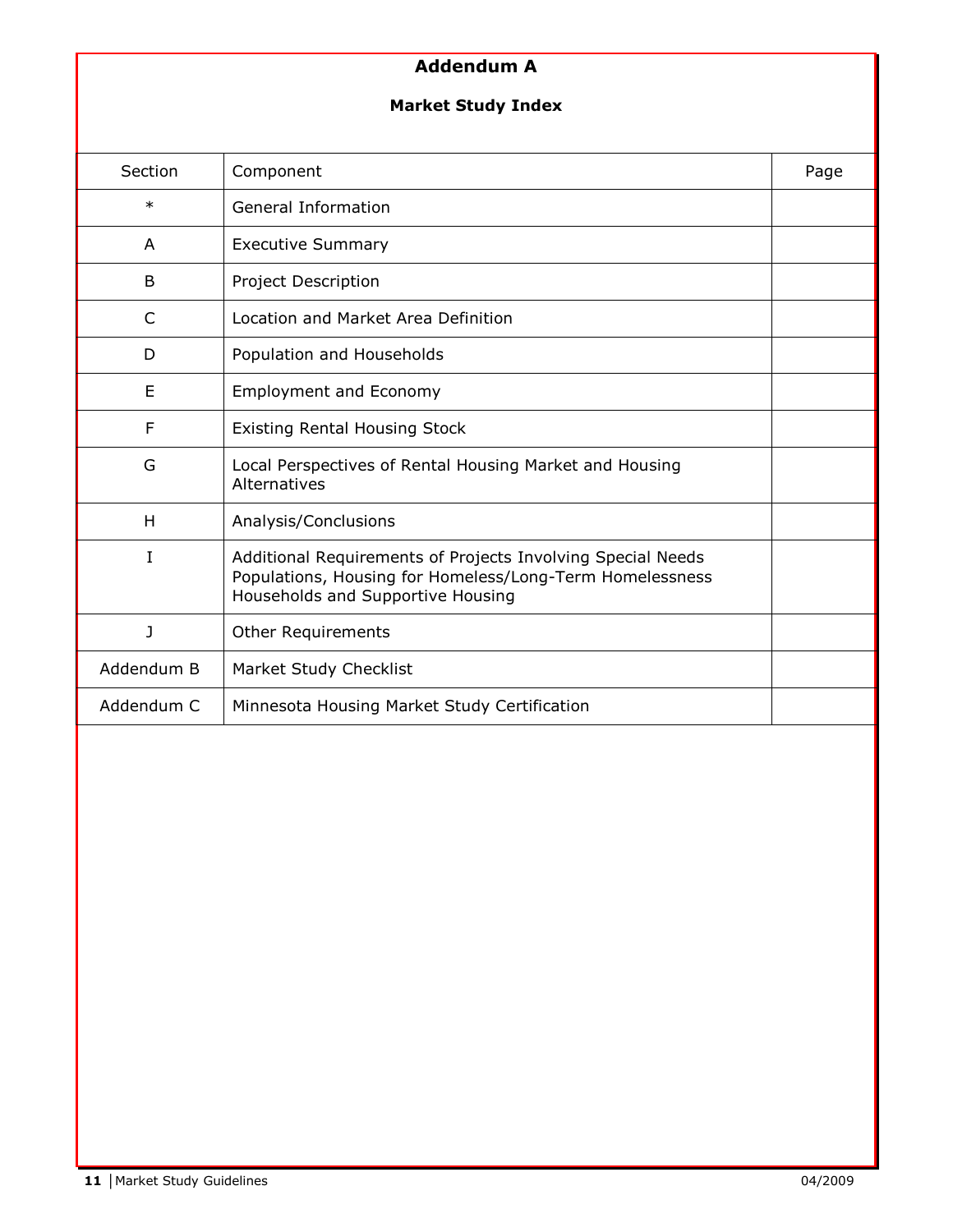# Addendum B Market Study Checklist

(Attach this Checklist, fully completed, as an Addendum to the submitted Market Study)

### A. INTRODUCTION

As part of the Market Study, the Analyst must provide a checklist referencing the components of the Market Study. This checklist is intended to assist readers on the location and content of issues relevant to the evaluation and analysis of the Market Study.

#### B. DESCRIPTION AND PROCEDURE FOR COMPLETING

The following components have been addressed in this market study. The page number of each component is noted below. Each component is fully discussed on that page or pages. In cases where the item is not relevant, the author has indicated 'N/A' or not applicable. Where a conflict with or variation from Minnesota Housing Market Study Guidelines exists, the author has indicated a 'V' (variation) with a comment explaining the conflict.

|     | <b>COMPONENT</b>                                                                                                                  | <b>PAGES</b> |
|-----|-----------------------------------------------------------------------------------------------------------------------------------|--------------|
| 1.  | <b>Executive Summary</b>                                                                                                          |              |
| 2.  | Concise description of the site and adjacent parcels                                                                              |              |
| 3.  | Project summary                                                                                                                   |              |
| 4.  | Precise statement of key conclusions                                                                                              |              |
| 5.  | Recommendations and/or modification to project discussion                                                                         |              |
| 6.  | Market strengths and weaknesses impacting project                                                                                 |              |
| 7.  | Lease-up projection with issues impacting performance                                                                             |              |
| 8.  | Project description with exact number of bedrooms and baths proposed, income<br>limitation, proposed rents and utility allowances |              |
| 9.  | Utilities (and utility sources) included rent and paid by landlord or tenant?                                                     |              |
|     | 10. Project design description                                                                                                    |              |
| 11. | Unit and project amenities; parking                                                                                               |              |
|     | 12. Public programs included                                                                                                      |              |
| 13. | Date of construction/preliminary completion                                                                                       |              |
| 14. | Reference to review/status of project plans                                                                                       |              |
|     | 15. Target population description                                                                                                 |              |
|     | <b>COMPONENT</b>                                                                                                                  | <b>PAGES</b> |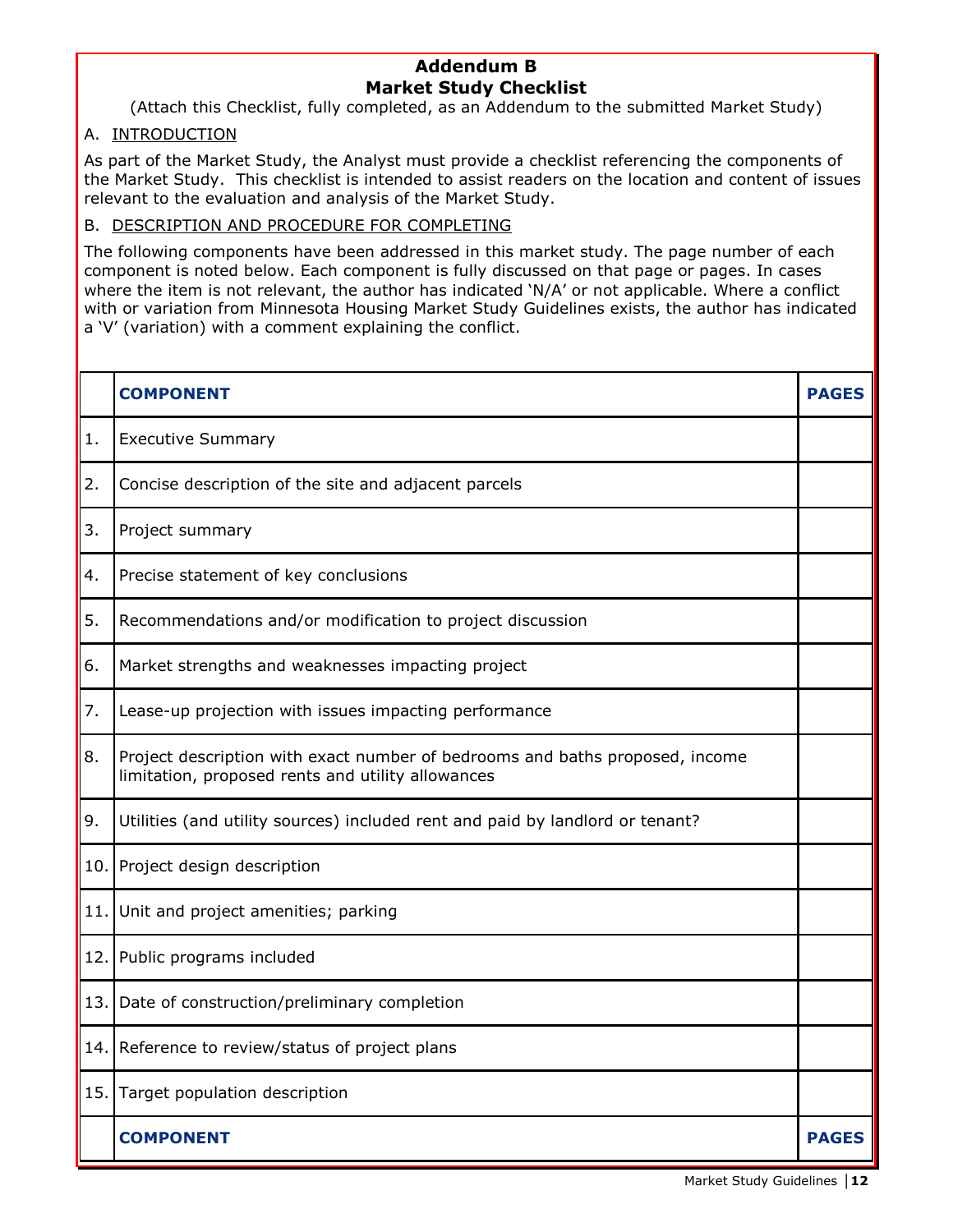| 16.  | Existing building - Rental assistance programs and assistance availabilities                                                 |              |
|------|------------------------------------------------------------------------------------------------------------------------------|--------------|
|      | 17. Existing building – Income and rent limits                                                                               |              |
|      | 18. Existing building - Impacts of rehab work and new rents on current tenants                                               |              |
|      | 19. Existing building - Relocation issues                                                                                    |              |
|      | 20. Existing building - Current tenant income qualifications to proposed rents                                               |              |
|      | 21. Existing building - Occupancy history                                                                                    |              |
|      | 22. Existing building - Rent roll for affordable units                                                                       |              |
|      | 23. Special Needs/Homelessness/Supportive housing - description of population                                                |              |
| 24.1 | Special Needs/Homelessness/Supportive housing - description of rental assistance<br>available                                |              |
| 25.  | Special Needs/Homelessness/Supportive housing - description and location of<br>relevant support services                     |              |
|      | 26. Special Needs/Homelessness/Supportive housing - special<br>needs/homelessness/supportive housing PMA                     |              |
|      | 27. Special Needs/Homelessness/Supportive housing - special<br>needs/homelessness/supportive housing statistical data        |              |
| 28.  | Special Needs/Homelessness/Supportive housing - special<br>needs/homelessness/supportive housing employment opportunities    |              |
|      | 29. Special Needs/Homelessness/Supportive housing - competition to proposed special<br>needs/homelessness/supportive housing |              |
|      | 30. Market area/secondary market area description                                                                            |              |
| 31.  | Description of site characteristics                                                                                          |              |
| 32.  | Site photos/maps                                                                                                             |              |
|      | 33. Map of community services                                                                                                |              |
| 34.  | Visibility and accessibility evaluation                                                                                      |              |
| 35.  | Population and household counts                                                                                              |              |
|      | <b>COMPONENT</b>                                                                                                             | <b>PAGES</b> |
|      |                                                                                                                              |              |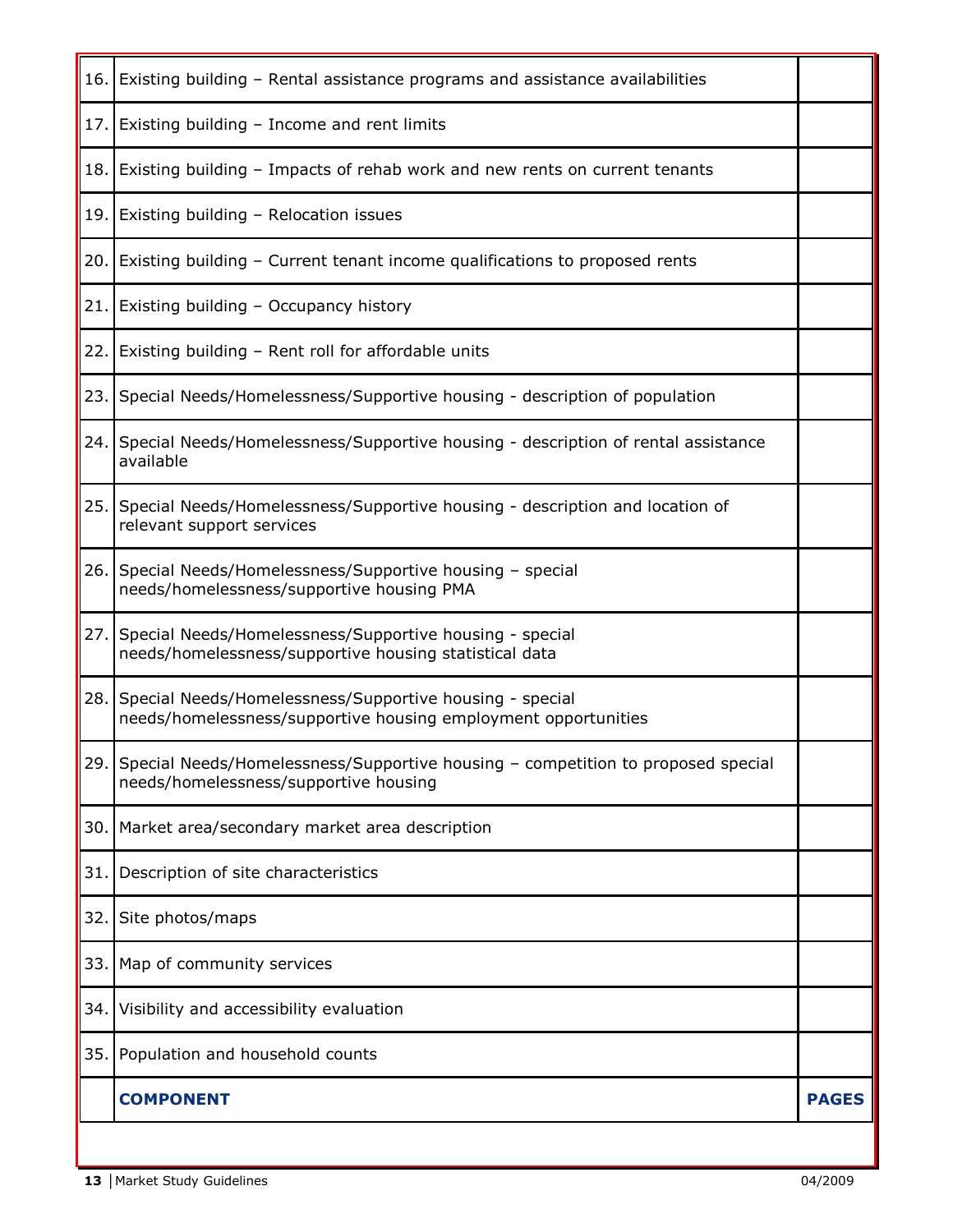| 36. | Households by tenure                                                                             |              |
|-----|--------------------------------------------------------------------------------------------------|--------------|
| 37. | Distribution of income                                                                           |              |
| 38. | Employment by industry                                                                           |              |
|     | 39. Area major employers                                                                         |              |
|     | 40. Historical unemployment rate                                                                 |              |
| 41. | Ten-year employment growth                                                                       |              |
| 42. | Typical wages by occupation                                                                      |              |
| 43. | Discussion of commuting patterns of area workers                                                 |              |
|     | 44. Existing rental housing discussion                                                           |              |
|     | 45. Area building permits                                                                        |              |
| 46. | Comparable property discussion                                                                   |              |
| 47. | Comparable property profiles                                                                     |              |
|     | 48. Area vacancy rates, including rates for Tax Credit and government-subsidized                 |              |
| 49. | Comparable property photos                                                                       |              |
|     | 50. Identification of waiting lists                                                              |              |
|     | 51. Narrative of subject property compared to comparable properties                              |              |
| 52. | Discussion of other affordable housing options including homeownership                           |              |
| 53. | Discussion of subject property on existing housing                                               |              |
|     | 54. Map of comparable properties                                                                 |              |
| 55. | Description of overall rental market including share of market-rate and affordable<br>properties |              |
|     | 56. List of existing and proposed LIHTC properties                                               |              |
|     | 57. Interviews with area housing stakeholders                                                    |              |
|     | <b>COMPONENT</b>                                                                                 | <b>PAGES</b> |
|     |                                                                                                  |              |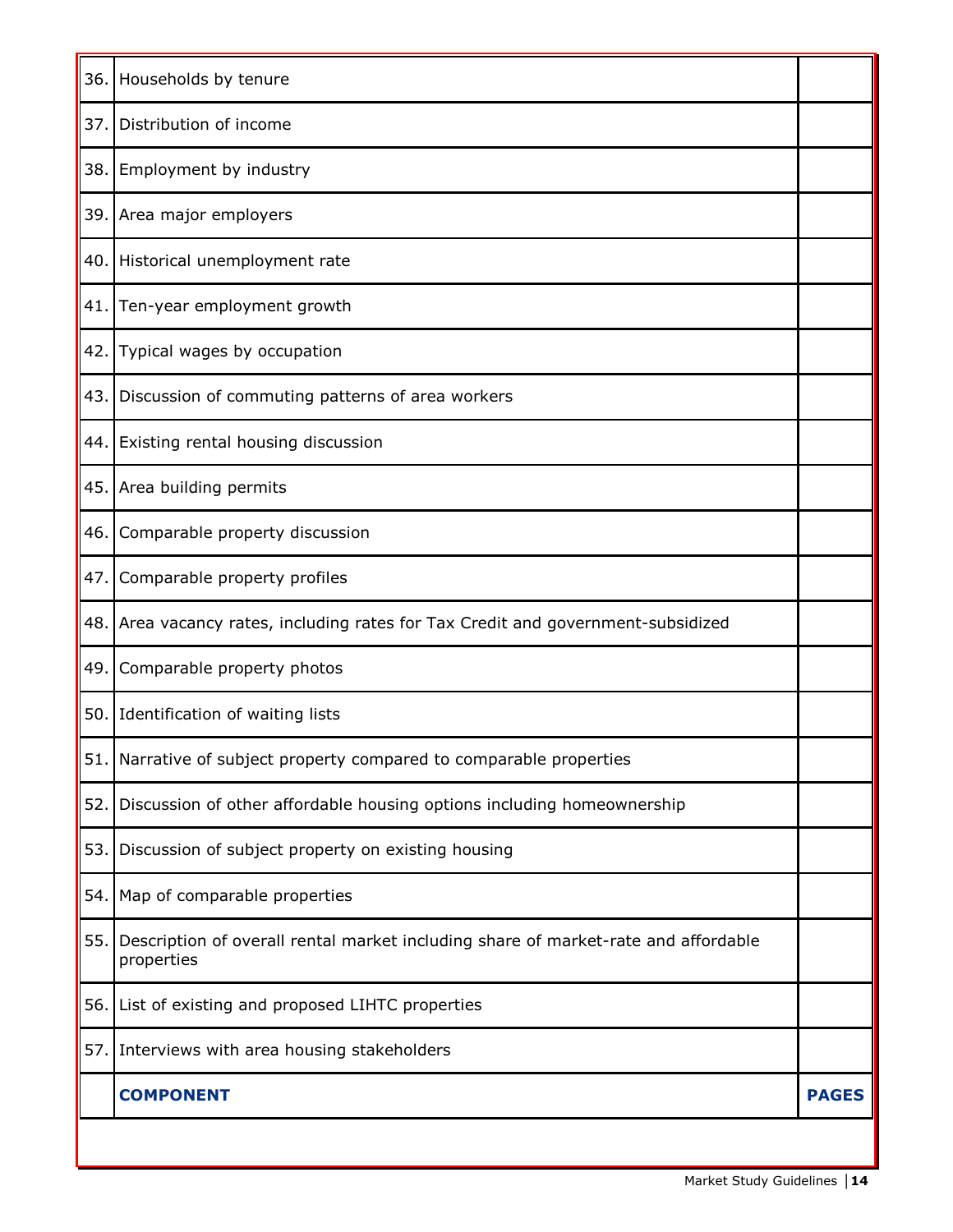|      | 58. Availability of Housing Choice Vouchers                                        |  |
|------|------------------------------------------------------------------------------------|--|
|      | 59. Income levels required to live at subject site                                 |  |
|      | 60. Market rent and programmatic rent for subject                                  |  |
| 61.  | Capture rate for property                                                          |  |
|      | 62. Penetration rate for area properties                                           |  |
| 63.  | Absorption rate discussion                                                         |  |
| 64.  | Discussion of future changes in housing population                                 |  |
| 65.  | Discussion of risks or other mitigating circumstances impacting project projection |  |
|      | 66. Preparation date of report                                                     |  |
| 67.  | Date of field work                                                                 |  |
| 68.  | Certifications                                                                     |  |
| 69.  | Statement of qualifications                                                        |  |
| 70.1 | Sources of data                                                                    |  |